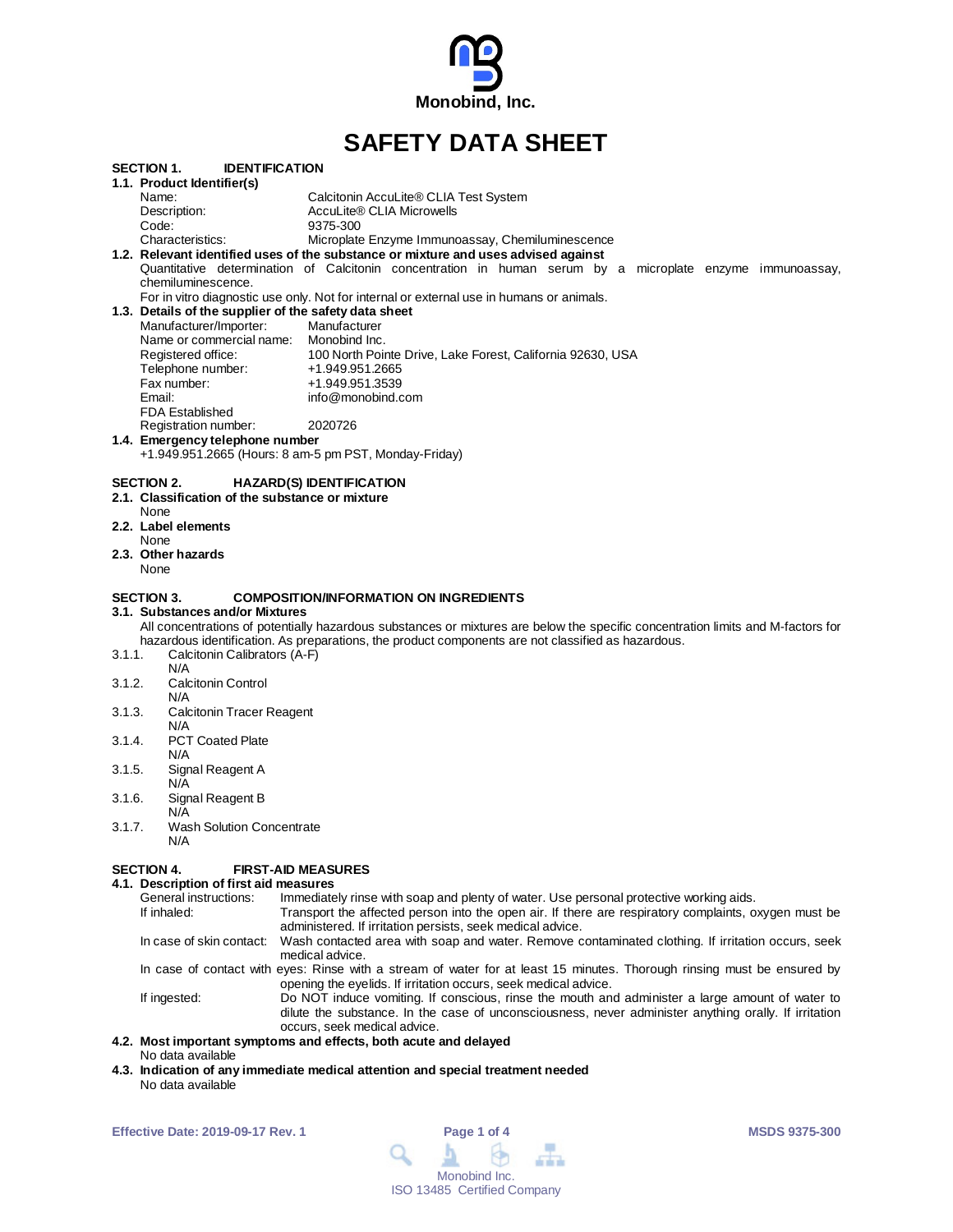#### **SECTION 5. FIRE-FIGHTING MEASURES**

## **5.1. Extinguishing media**

- Carbon dioxide, dry powder, foam, water
- **5.2. Special hazards arising from the substance or mixture**
- None **5.3. Advice for firefighters**

Wear appropriate personal protective equipment and clothing. Wear self-contained breathing apparatus, if necessary.

#### **SECTION 6. ACCIDENTAL RELEASE MEASURES**

#### **6.1. Personal precautions, protective equipment and emergency procedures**

- Avoid contact with skin and eyes. Wear suitable personal protective clothing. **6.2. Environmental precautions**
	- Avoid penetration into sewerage systems, surface and ground water. Avoid soil pollution.
- **6.3. Methods and material for containment and cleaning up** Cover with suitable absorbing material. After removing the substance, rinse the spot of spilling thoroughly with water and soap.

Dispose of waste according to all federal, state, and local regulations.

**6.4. Reference to other sections**

See Section 8 for personal protective equipment. See Section 13 for appropriate disposal methods.

#### **SECTION 7. HANDLING AND STORAGE**

#### **7.1. Precautions for safe handling**

Avoid spills. Avoid contact with skin, eyes and clothing. Use suitable protective means to work with the substance. Use in a well-ventilated area. Follow good manufacturing practices when using product. Do not drink, smoke, or eat in work areas.

## **7.2. Conditions for safe storage, including any incompatibilities**

7.2.1. Kit and unopened components:

Store at temperatures between  $+ 2$  and  $+ 8$  °C in a dry and dark place until expiration date.

- 7.2.1. Opened components: Opened reagents are stable for sixty (60) days when stored at 2-8 °C.
- 7.2.2. For prepared reagents (see product insert):
	- Diluted wash buffer should be stored at room temperature (2-30 °C) for up to 60 days.

#### **7.3. Specific end uses**

Product procedure should be performed by a skilled individual or trained professional for in vitro diagnostic use only.

#### **SECTION 8. EXPOSURE CONTROL/PERSONAL PROTECTION**

#### **8.1. Control parameters**

No substances with occupational exposure limits.

# **8.2. Exposure controls**

- 8.2.1. Eye/face protection: Safety glasses or goggles with side shields recommended<br>8.2.2. Skin protection: Compatible protective gloves recommended. Wash han
- Compatible protective gloves recommended. Wash hands after properly removing and disposing of gloves.
- Other skin protection: Laboratory coats are recommended.<br>
Respiratory protection: No respiratory protection is required 8.2.3. Respiratory protection: No respiratory protection is required. Use product in rooms enabling good ventilation. If local exhaustion is necessary, general (forced) exhaustion is recommended.
- 8.2.4. Thermal hazards: None

### **SECTION 9. PHYSICAL AND CHEMICAL PROPERTIES**

#### **9.1. Information on basic physical and chemical properties**

9.1.1. Appearance:

|        | Physical state (at 20 °C)                               |                                                            |  |  |
|--------|---------------------------------------------------------|------------------------------------------------------------|--|--|
|        | Liquid:                                                 | Tracer Reagent, Wash Solution Concentrate, Signal Reagents |  |  |
|        | Solid:                                                  | Calibrators, Control, Microtiter strips                    |  |  |
|        | Colour                                                  |                                                            |  |  |
|        | Straw:                                                  | Calibrators and Control                                    |  |  |
|        | Red:                                                    | Tracer Reagent                                             |  |  |
|        | Clear:                                                  | Signal Reagents, Wash                                      |  |  |
| 9.1.2. | Odour:                                                  | None                                                       |  |  |
| 9.1.3. | Odour threshold:                                        | Unknown                                                    |  |  |
| 9.1.4. | pH value:                                               | Stop solution: $<$ 3                                       |  |  |
|        |                                                         | Calibrators: $7.4 \pm 0.2$                                 |  |  |
|        |                                                         | Tracer Reagent: $7.3 \pm 0.2$                              |  |  |
|        |                                                         | Microtiter strips: $7.5 \pm 0.2$                           |  |  |
|        |                                                         | Wash Solution Concentrate: $8.8 \pm 0.2$                   |  |  |
|        |                                                         | Substrate Reagent A: $9.0 \pm 0.2$                         |  |  |
|        |                                                         | Substrate Reagent B: $5.0 \pm 0.2$                         |  |  |
| 9.1.5. | Melting point/freezing point: Not determined            |                                                            |  |  |
| 9.1.6. | Initial boiling point/ boiling range:<br>Not determined |                                                            |  |  |
| 9.1.7. | Flash point:                                            | Not applicable                                             |  |  |
| 9.1.8. | Evaporation rate: Not determined                        |                                                            |  |  |

- 9.1.8. Evaporation rate: Not determined
- 9.1.9. Flammability (solid, gas): Not flammable<br>9.1.10. Upper/lower flammability or explosive limits:
- Upper/lower flammability or explosive limits: Not applicable

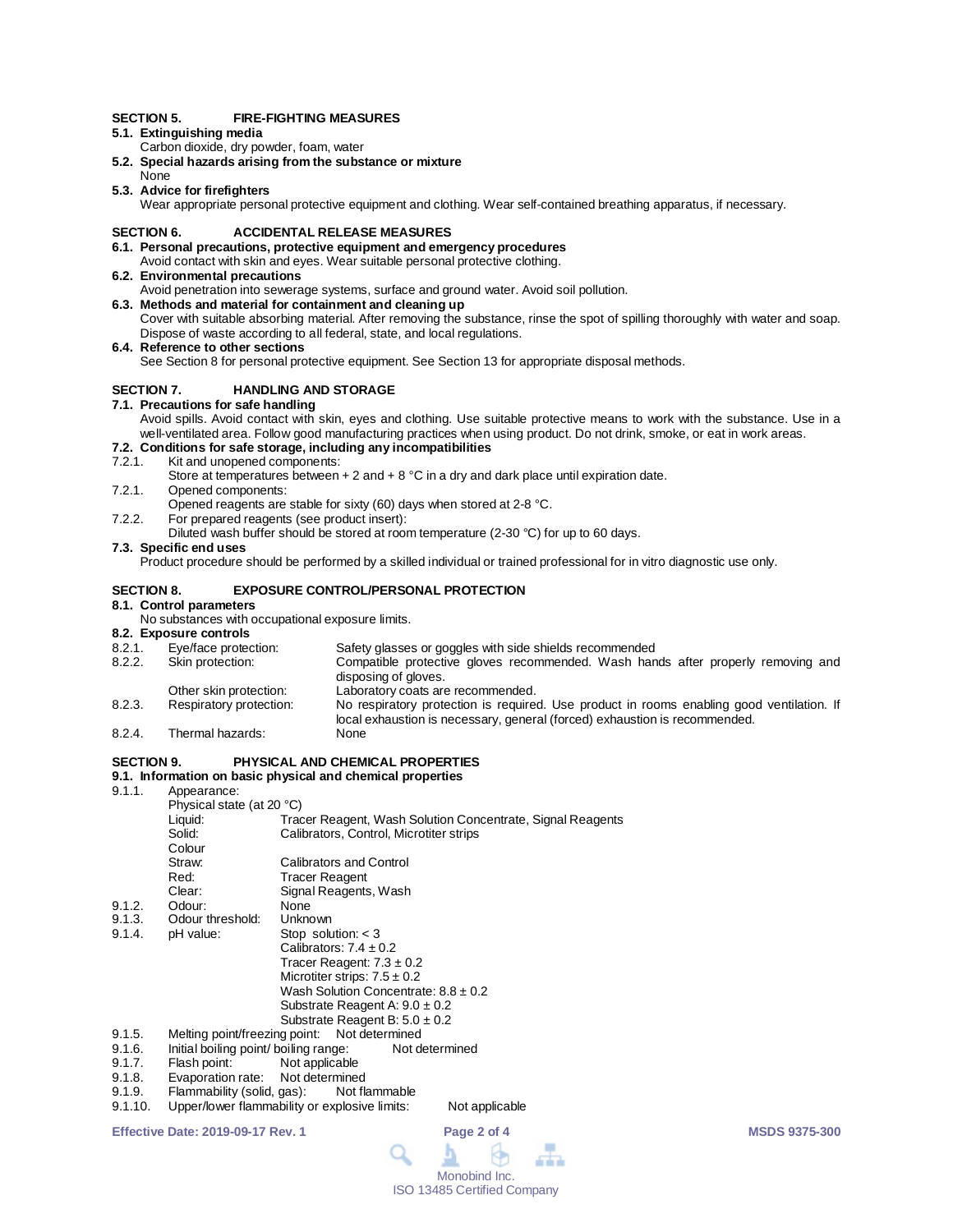| Not determined<br>Not determined                                                                                                                                                                                                                                                    |
|-------------------------------------------------------------------------------------------------------------------------------------------------------------------------------------------------------------------------------------------------------------------------------------|
|                                                                                                                                                                                                                                                                                     |
| Not determined                                                                                                                                                                                                                                                                      |
| Water soluble                                                                                                                                                                                                                                                                       |
| Partition coefficient: n-octanol/water:<br>Not determined                                                                                                                                                                                                                           |
| Not applicable                                                                                                                                                                                                                                                                      |
| Decomposition temperature: Not determined                                                                                                                                                                                                                                           |
| Not determined                                                                                                                                                                                                                                                                      |
| None                                                                                                                                                                                                                                                                                |
| Not determined                                                                                                                                                                                                                                                                      |
|                                                                                                                                                                                                                                                                                     |
| STABILITY AND REACTIVITY                                                                                                                                                                                                                                                            |
|                                                                                                                                                                                                                                                                                     |
| No known reactivity hazards associated with product                                                                                                                                                                                                                                 |
| Stable under recommended storage conditions                                                                                                                                                                                                                                         |
| 10.3. Possibility of hazardous reactions                                                                                                                                                                                                                                            |
|                                                                                                                                                                                                                                                                                     |
|                                                                                                                                                                                                                                                                                     |
|                                                                                                                                                                                                                                                                                     |
|                                                                                                                                                                                                                                                                                     |
| 10.6. Hazardous decomposition products                                                                                                                                                                                                                                              |
|                                                                                                                                                                                                                                                                                     |
| <b>TOXICOLOGICAL INFORMATION:</b>                                                                                                                                                                                                                                                   |
| 11.1. Information on toxicological effects                                                                                                                                                                                                                                          |
| Not determined                                                                                                                                                                                                                                                                      |
| Not determined                                                                                                                                                                                                                                                                      |
| Serious eye damage/irritation: Not determined                                                                                                                                                                                                                                       |
| Respiratory or skin sensitisation:<br>Not determined                                                                                                                                                                                                                                |
| Not determined                                                                                                                                                                                                                                                                      |
| No component of this product present at levels $\geq 0.1\%$ is identified as probable, possible or<br>confirmed human carcinogen by NTP (National Toxicology Program), IARC (International<br>Agency for Research on Cancer), or OSHA (Occupational Safety & Health Administration) |
| Not determined                                                                                                                                                                                                                                                                      |
| Not determined                                                                                                                                                                                                                                                                      |
| Not determined                                                                                                                                                                                                                                                                      |
| Not determined                                                                                                                                                                                                                                                                      |
| Information on likely routes of exposure:                                                                                                                                                                                                                                           |
| No known health effects                                                                                                                                                                                                                                                             |
| No known health effects                                                                                                                                                                                                                                                             |
| No known health effects                                                                                                                                                                                                                                                             |
| No known health effects                                                                                                                                                                                                                                                             |
| 11.1.12. Symptoms related to the physical, chemical, and toxicological characteristics: None after short or long-term exposure                                                                                                                                                      |
| <b>ECOLOGICAL INFORMATION</b>                                                                                                                                                                                                                                                       |
|                                                                                                                                                                                                                                                                                     |

- 
- Not determined.
- **12.2.Persistence and degradability** Not determined
- **12.3.Bioaccumulative potential**
- Not determined
- **12.4.Mobility in soil**
- Not determined
- **12.5.Results of PBT and vPvB assessment**
- Not determined **12.6.Other adverse affects**
- Not determined

# **SECTION 13. DISPOSAL CONSIDERATIONS**

# **13.1.Waste treatment methods**

All waste disposals must be carried out in accordance with federal, state, and local legislation and administrative regulations. A licensed professional waste disposal service should be utilized to dispose of material and packaging.

# **SECTION 14. TRANSPORT INFORMATION**

#### **14.1.UN number** Not available